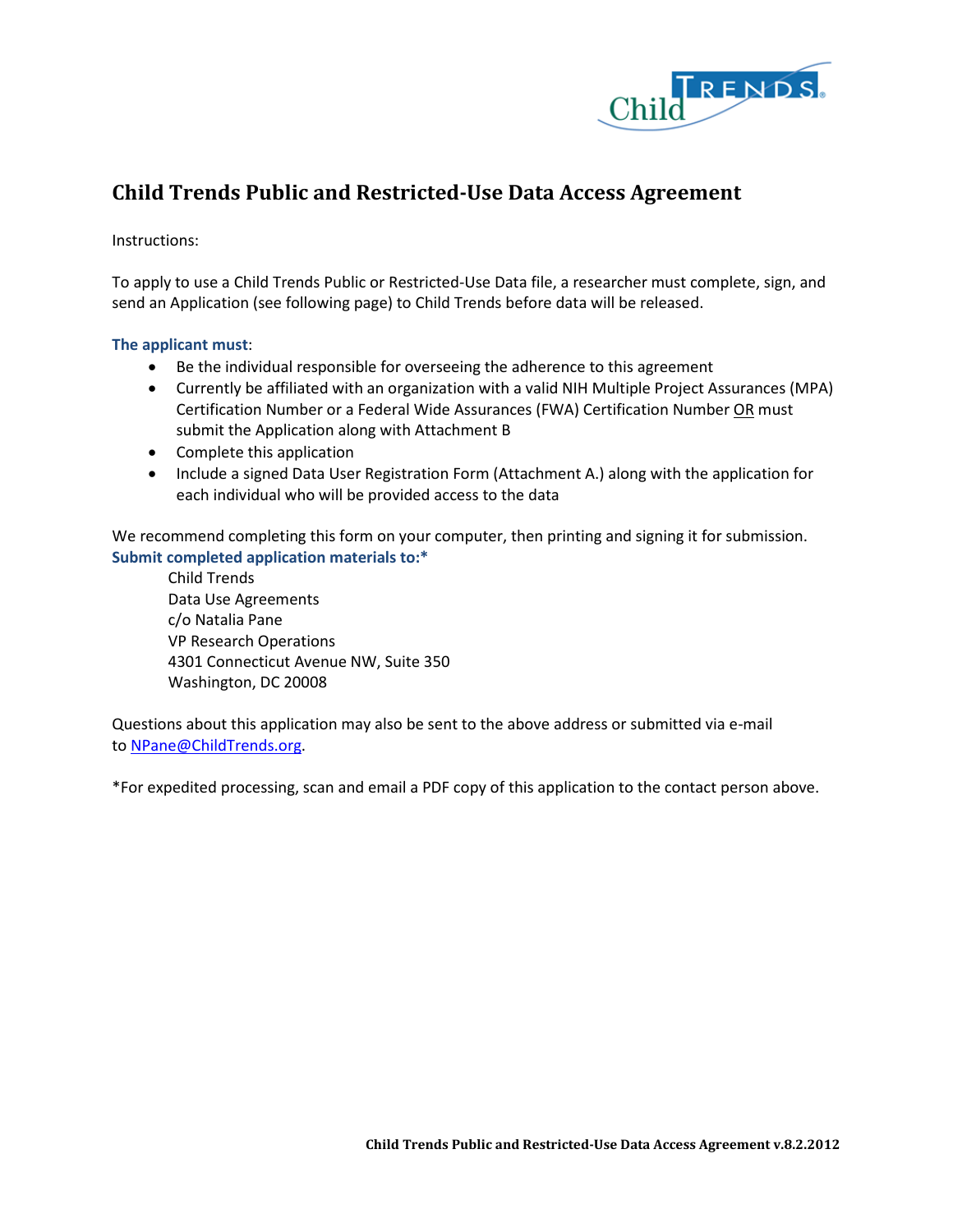# **Child Trends Public and Restricted-Use Data Access Agreement Application**

Name of requested dataset(s): Description of project for which data are being requested:

Description of how data will be used:

Project Lead: Person Responsible for Overseeing Data File (**This individual must be the applicant**):

Applicant Signature:

Date Signed: Organization:

MPA or FWA Certification Number:

*If you are not affiliated with an organization with MPA/FWA Certification Number please complete Attachment B of this application.* 

Co-signer/Alternate Contact Person: Signature of Co-signer/Alternate Contact Person:

#### **Address for Where to Send the Data**

Name: Address: City, State: Phone: Email:

# **CHILD TRENDS USE ONLY**

Data Access Approved: Signed by:

Date: Sent by: Date Sent: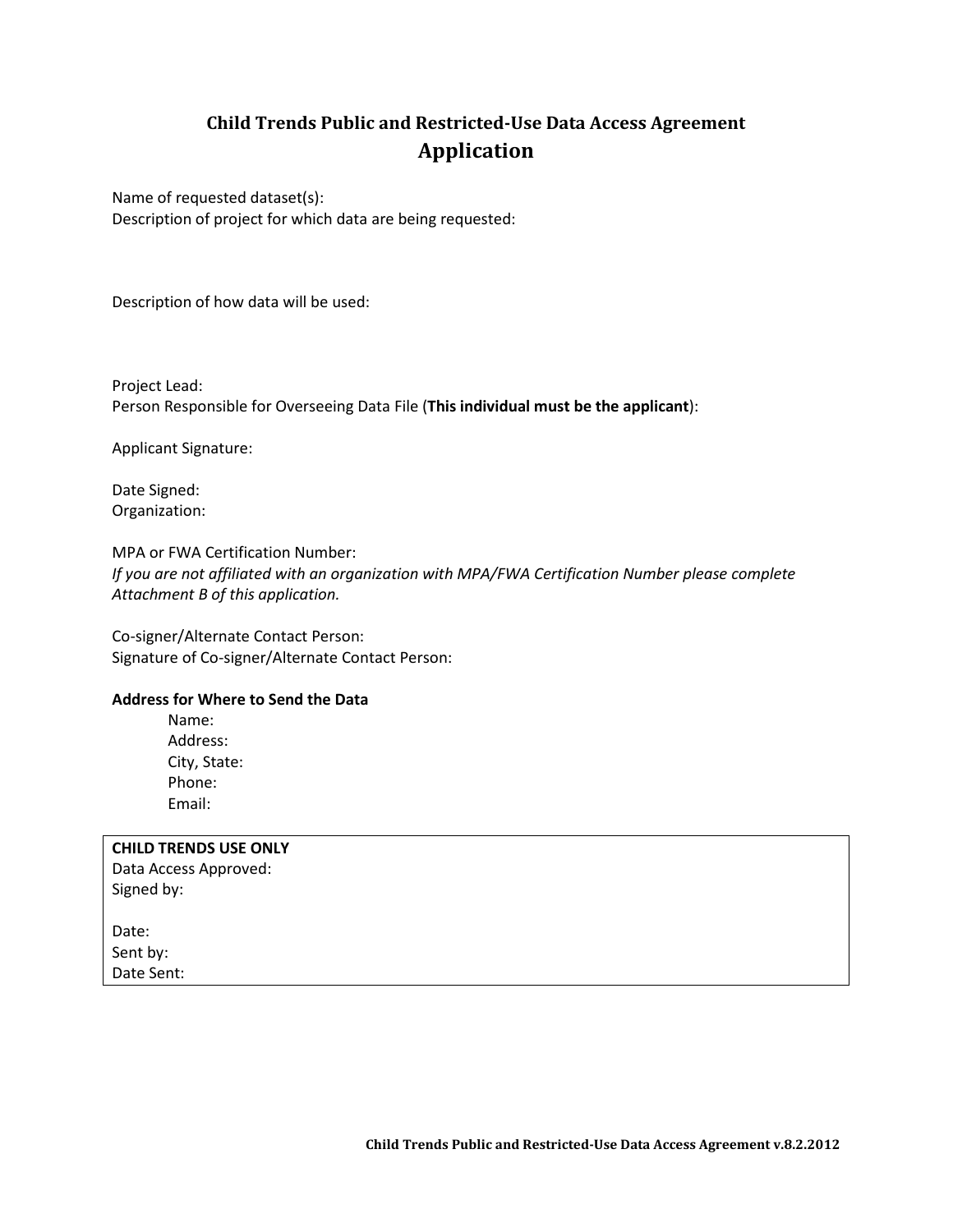## **Attachment A. Data User Registration Form**

All research team members with access to the data must sign this form. Access to the data should not be provided until the form is received at Child Trends. Name of dataset(s):

I agree to the following terms and conditions:

| To use these data solely for the purpose of non-commercial, scientific and public policy research or |                                                                                                 |  |
|------------------------------------------------------------------------------------------------------|-------------------------------------------------------------------------------------------------|--|
|                                                                                                      | teaching. Faculty members who desire to share these data with students bear full responsibility |  |
|                                                                                                      | for ensuring that all conditions of this agreement are met by the students.                     |  |

 $\Box$  To store the data securely and to restrict access to registered users who have received written permission from Child Trends for the specified purposes. In particular, no data will be stored on a file server or in any other computational domain where it could be accessed by others.

 $\vert \ \vert$  To notify Child Trends of any errors discovered in the materials.

 $\Box$  To notify and provide copies (one electronic and two hard copies, if applicable) to Child Trends of any publications or products based wholly or in part on these data at least one month prior to public release.

Not to identify any individual entity (e.g., person, family, household, classroom, center, or organization). Any attempt to use these data to identify individuals or institutions may be a violation of federal law.

 $\Box$  Not to make any claim to copyright ownership of the materials provided, not to distribute copies of the materials to others, nor to make copies.

To acknowledge Child Trends in any publication, whether printed, electronic, or broadcast, based wholly or in part on these data and to note that Child Trends bears no responsibility for the current analysis or interpretation by the signers of this agreement.

 $\Box$  To accept that Child Trends bears no legal responsibility for their accuracy or comprehensiveness. To indemnify and hold harmless Child Trends and any employees or agents of the same against any and all claims for damages, demands, and all other actions and all expenses and costs arising from such demands whatsoever arising from the release of the materials.

I understand that violation of any of the above-mentioned conditions will be a breach of this Data-use Agreement, will constitute unethical professional practice, and may subject me to legal action under applicable statutes and regulations.

Name (printed):

Signature: Date Signed: Organization: MPA or FWA Certification Number: *If you are not affiliated with an organization with MPA/FWA Number, complete Attachment B.*